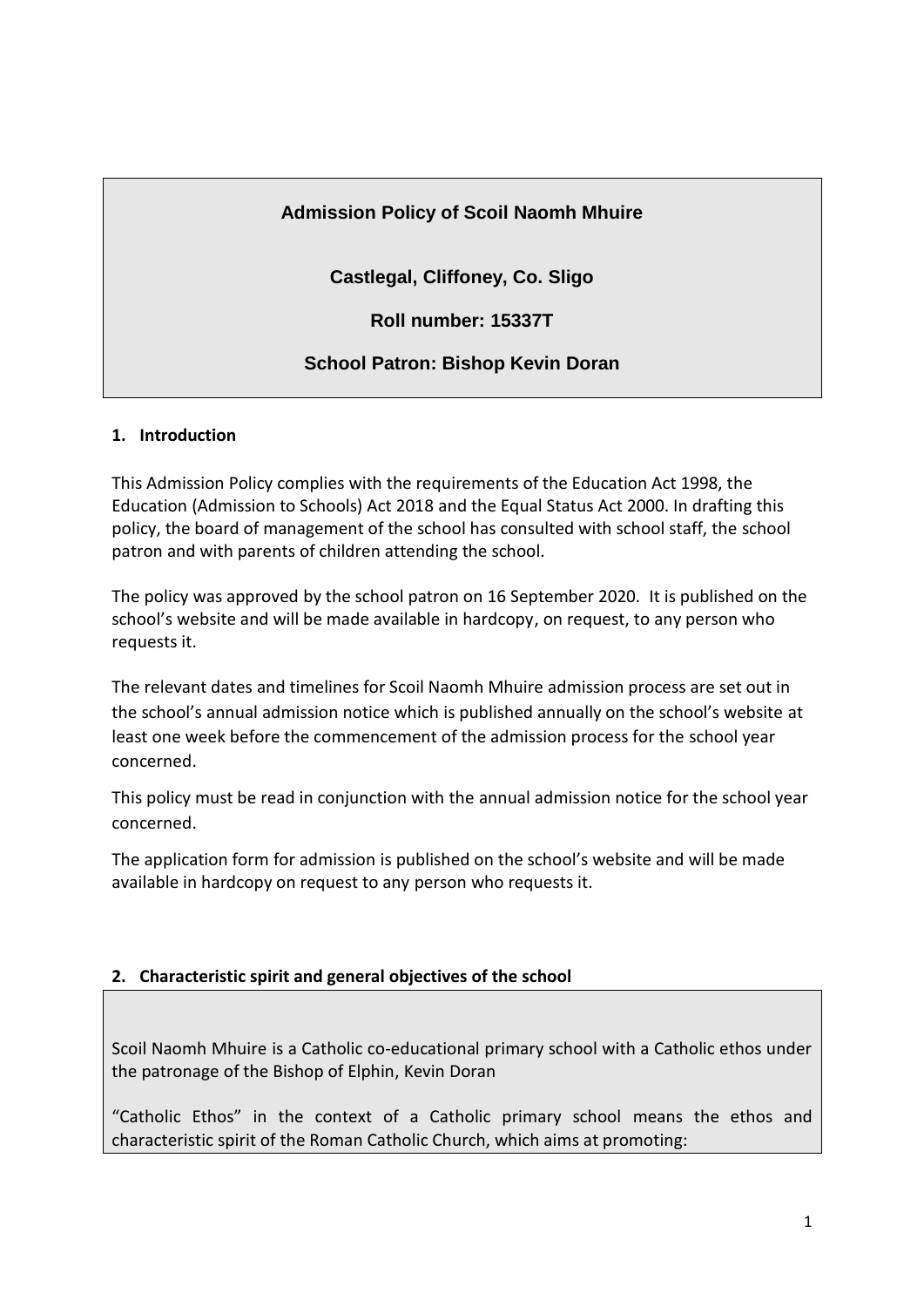- (a) the full and harmonious development of all aspects of the person of the pupil, including the intellectual, physical, cultural, moral and spiritual aspects; and
- (b) a living relationship with God and with other people; and
- (c) a philosophy of life inspired by belief in God and in the life, death and resurrection of Jesus; and
- (d) the formation of the pupils in the Catholic faith,

and which school provides religious education for the pupils in accordance with the doctrines, practices and traditions of the Roman Catholic Church, and/or such ethos and/or characteristic spirit as may be determined or interpreted from time to time by the Irish Episcopal Conference.

In accordance with S.15 (2) (b) of the Education Act, 1998 the Board of Management of Scoil Naomh Mhuire shall uphold, and be accountable to the patron for so upholding, the characteristic spirit of the school as determined by the cultural, educational, moral, religious, social, linguistic and spiritual values and traditions which inform and are characteristic of the objectives and conduct of the school.

Mission Statement.

Scoil Naomh Mhuire is a co-educational, Catholic primary school which strives to provide a well-ordered, caring, happy and safe environment in which each child through positive learning experiences will be helped to achieve his or her full potential, face life confidently, find fulfilment and be respected in an ever changing world.

## **3. Admission Statement**

Scoil Naomh Mhuire will not discriminate in its admission of a student to the school on any of the following:

- (a) the gender ground of the student or the applicant in respect of the student concerned,
- (b) the civil status ground of the student or the applicant in respect of the student concerned,
- (c) the family status ground of the student or the applicant in respect of the student concerned,
- (d) the sexual orientation ground of the student or the applicant in respect of the student concerned,
- (e) the religion ground of the student or the applicant in respect of the student concerned,
- (f) the disability ground of the student or the applicant in respect of the student concerned,
- (g) the ground of race of the student or the applicant in respect of the student concerned,
- (h) the Traveller community ground of the student or the applicant in respect of the student concerned, or
- (i) the ground that the student or the applicant in respect of the student concerned has special educational needs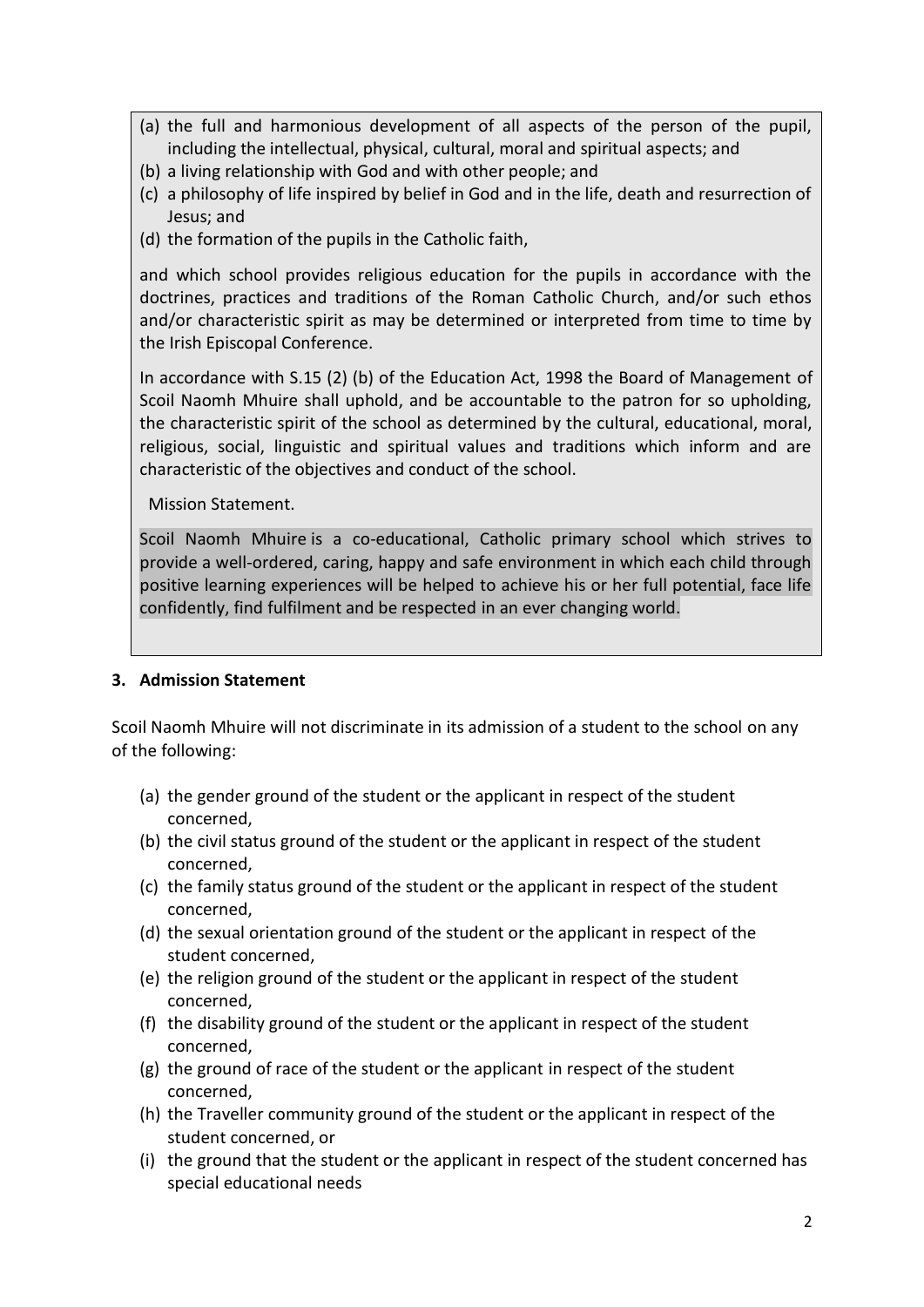As per section 61 (3) of the Education Act 1998, 'civil status ground', 'disability ground', 'discriminate', 'family status ground', 'gender ground', 'ground of race', 'religion ground', 'sexual orientation ground' and 'Traveller community ground' shall be construed in accordance with section 3 of the Equal Status Act 2000.

Scoil Naomh Mhuire is a school whose objective is to provide education in an environment which promotes certain religious values and does not discriminate where it refuses to admit as a student a person who is not (insert details of particular religious denomination concerned) and it is proved that the refusal is essential to maintain the ethos of the school.

# **4. Admission of Students**

This school shall admit each student seeking admission except where –

- a) the school is oversubscribed (please see [section 6](#page-3-0) below for further details)
- b) a parent of a student, when required by the principal in accordance with section 23(4) of the Education (Welfare) Act 2000, fails to confirm in writing that the code of behaviour of the school is acceptable to him or her and that he or she shall make all reasonable efforts to ensure compliance with such code by the student

Scoil Naomh Mhuire is a Roman Catholic school and may refuse to admit as a student a person who is not Roman Catholic where it is proved that the refusal is essential to maintain the ethos of the school.

## **5. Categories of Special Educational Needs catered for in the school**

Scoil Naomh Mhuire endeavours to be an inclusive school, where equality of access is valued and where pupils are encouraged to participate to the full extent of their abilities. The school welcomes applications from children with special educational needs. Such applications will be processed in accordance with the provisions of this policy. Pupils with special educational needs will be resourced in accordance with the level of resources provided by the DES and/or N.C.S.E. In relation to applications for the enrolment of children with special needs the Board of Management will request a copy of the child's medical and/or psychological report or where such a report is not available, will request that the child be assessed immediately. The purpose of the assessment report is to assist the school in establishing the educational and physical needs of the child relevant to her disability or special needs and to profile the support services required.

Following receipt of the report, the Board will assess how the school can meet the needs specified in the report. Where the Board deems that further resources are required, it will, prior to commencement date, make an application to the Special Education Needs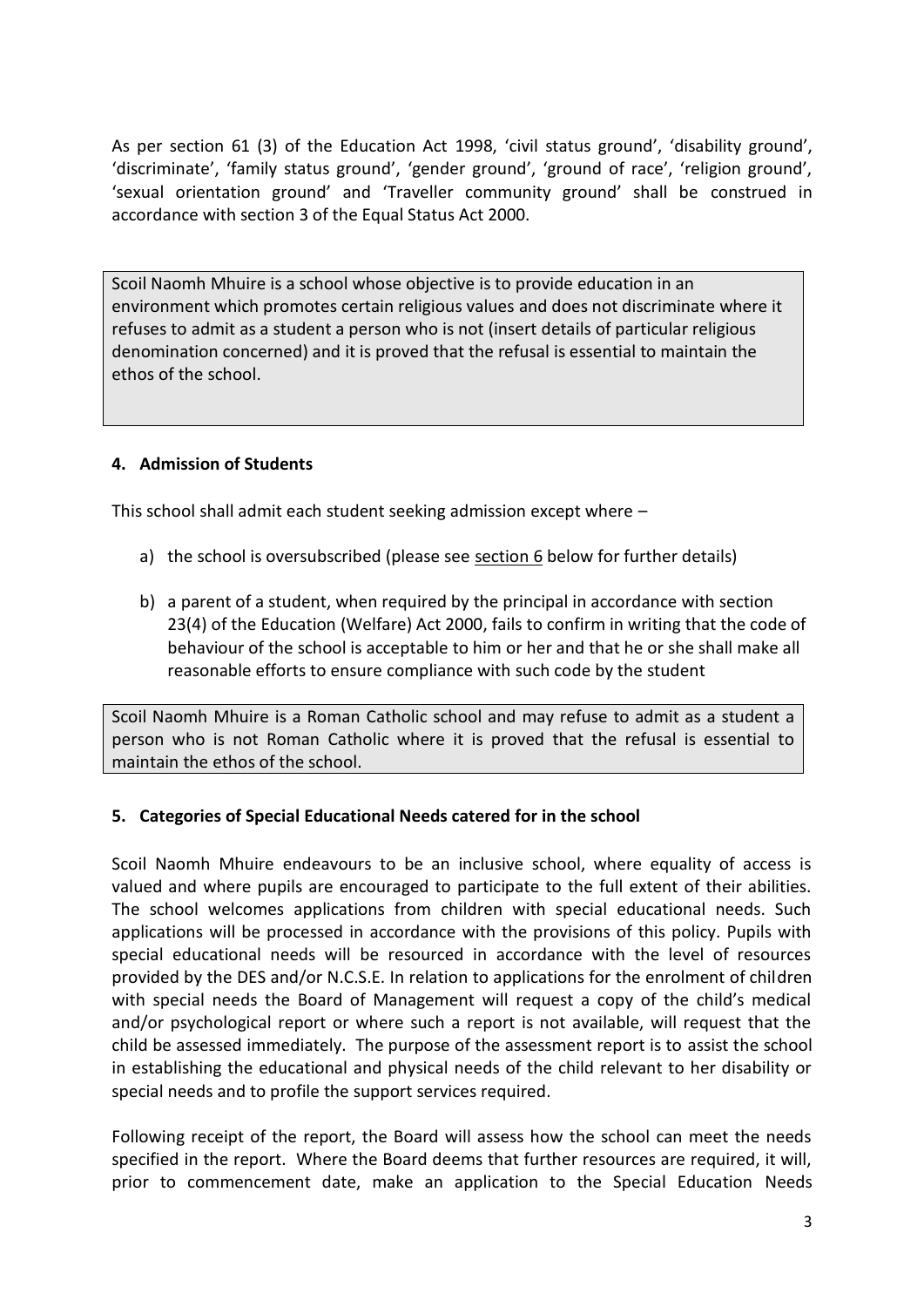Organiser to provide the resources required to meet the needs of the child as outlined in the psychological/medical report. These resources may include for example, access to or the provision of any or a combination of the following:

• Visiting teacher service • Special needs assistant • Specialised equipment or furniture • Transport services or other

The Principal will meet with the Parents/Guardians of the child and will make contact with the SENO to discuss the child's needs and the school's suitability or capability in meeting those needs. Where necessary, a full case conference involving all parties will be held, which may include Parents/Guardians, Principal, Class Teacher, Special Education Teacher, Special Educational Needs Organiser or Psychologist, as appropriate.

## <span id="page-3-0"></span>**6. Oversubscription**

In the event that the school is oversubscribed, the school will, when deciding on applications for admission, apply the following selection criteria in the order listed below to those applications that are received within the timeline for receipt of applications as set out in the school's annual admission notice:

Insert selection criteria here:

1. Siblings of children in the school and siblings of past pupils

- 2 Children from the catchment area of Scoil Naomh Mhuire.
- 3. Age of child with priority given to eldest
- 5. Children of Current Staff
- 6.All other applicants

If an applicant falls into a number of priority categories listed above, she/he will be included in the priority category which affords her/him the highest priority.

In the event that there are two or more students tied for a place or places in any of the selection criteria categories above (the number of applicants exceeds the number of remaining places), the following arrangements will apply:

If the maximum number of admissions is reached in any one of the categories outlined above, a selection process will apply whereby places will be offered to complete applications beginning with the oldest eligible applicant in that category and proceeding in descending order of age from the oldest to the youngest until all remaining available places have been filled. If during this selection process, two or more applicants have the same date of birth, the school will apply a random selection process to these applicants only, in order to establish to whom places in that category will be offered. This random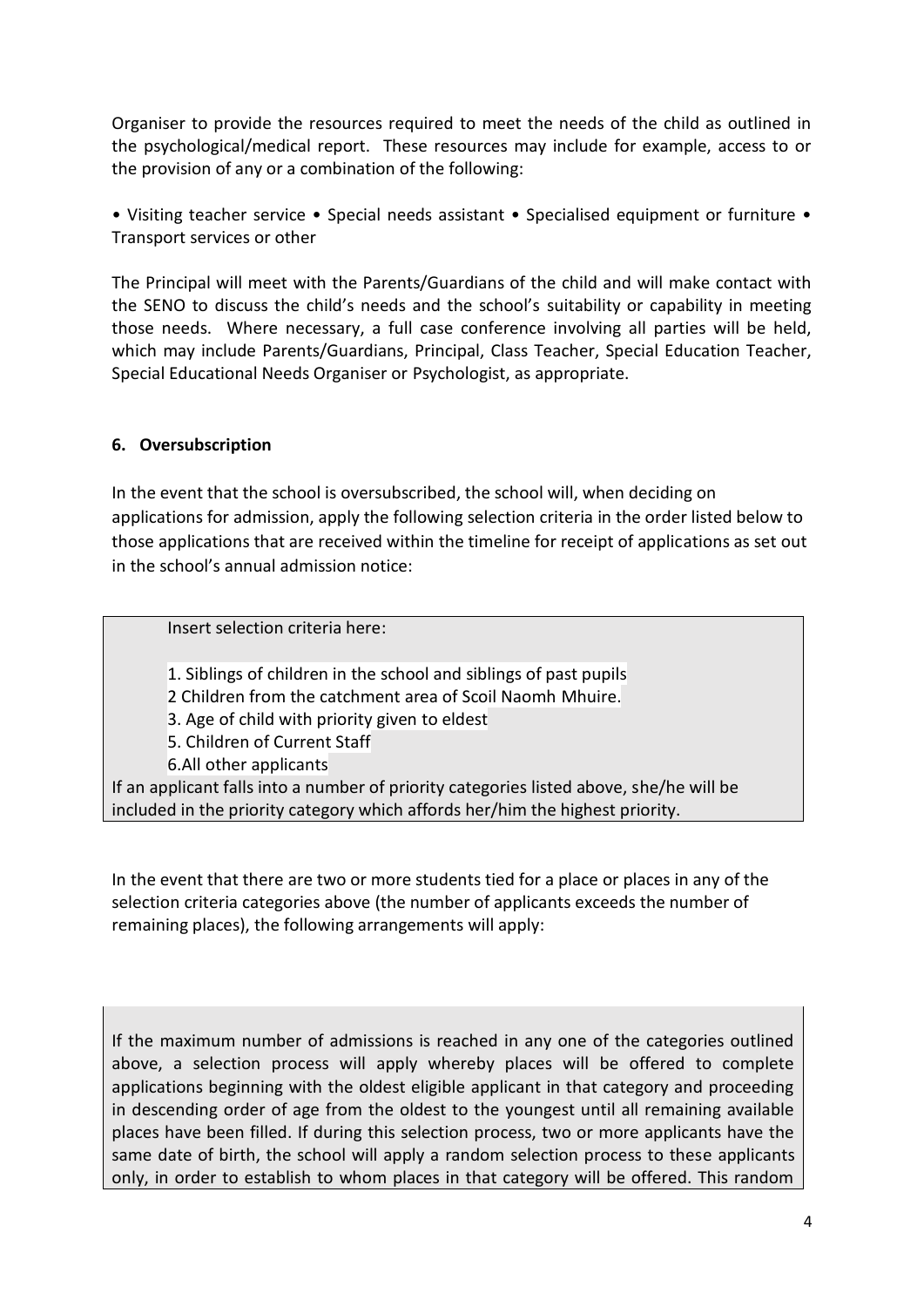selection process will be witnessed by the Board of Management.

• A waiting list for unsuccessful applications will be compiled and applicants will be placed on the list in the order of priority as set out above. Where a vacancy becomes available, applicants on the waiting list will be offered a place in accordance with the order of priority the applicant has been placed on the list. A place on the waiting list expires on 30th September of the year of admission.

• Incomplete applications will not be considered, and applicants will not be placed on the waiting list.

• In a particular year, an applicant may fulfil the enrolment criteria and be offered a place, and parents of the applicant may accept the place. If subsequently the applicant's parents decide not to send their child to school that particular year, the applicant's place cannot be deferred. Instead the applicant must reapply for the following year and will be offered a place if they fulfil the enrolment criteria for that following year.

# **7. What will not be considered or taken into account**

In accordance with section 62(7) (e) of the Education Act, the school will not consider or take into account any of the following in deciding on applications for admission or when placing a student on a waiting list for admission to the school:

a) a student's prior attendance at a pre-school or pre-school service, including naíonraí,

(b) the payment of fees or contributions (howsoever described) to the school;

(c) a student's academic ability, skills or aptitude;

(d) the occupation, financial status, academic ability, skills or aptitude of a student's parents;

(e) a requirement that a student, or his or her parents, attend an interview, open day or other meeting as a condition of admission;

(f) a student's connection to the school by virtue of a member of his or her family attending or having previously attended the school; other than categories 1 & 2 or the selection criteria

(g) the date and time on which an application for admission was received by the school

This is subject to the application being received at any time during the period specified for receiving applications set out in the annual admission notice of the school for the school year concerned. This is also subject to the school making offers based on existing waiting lists (up until 31st January 2025 only).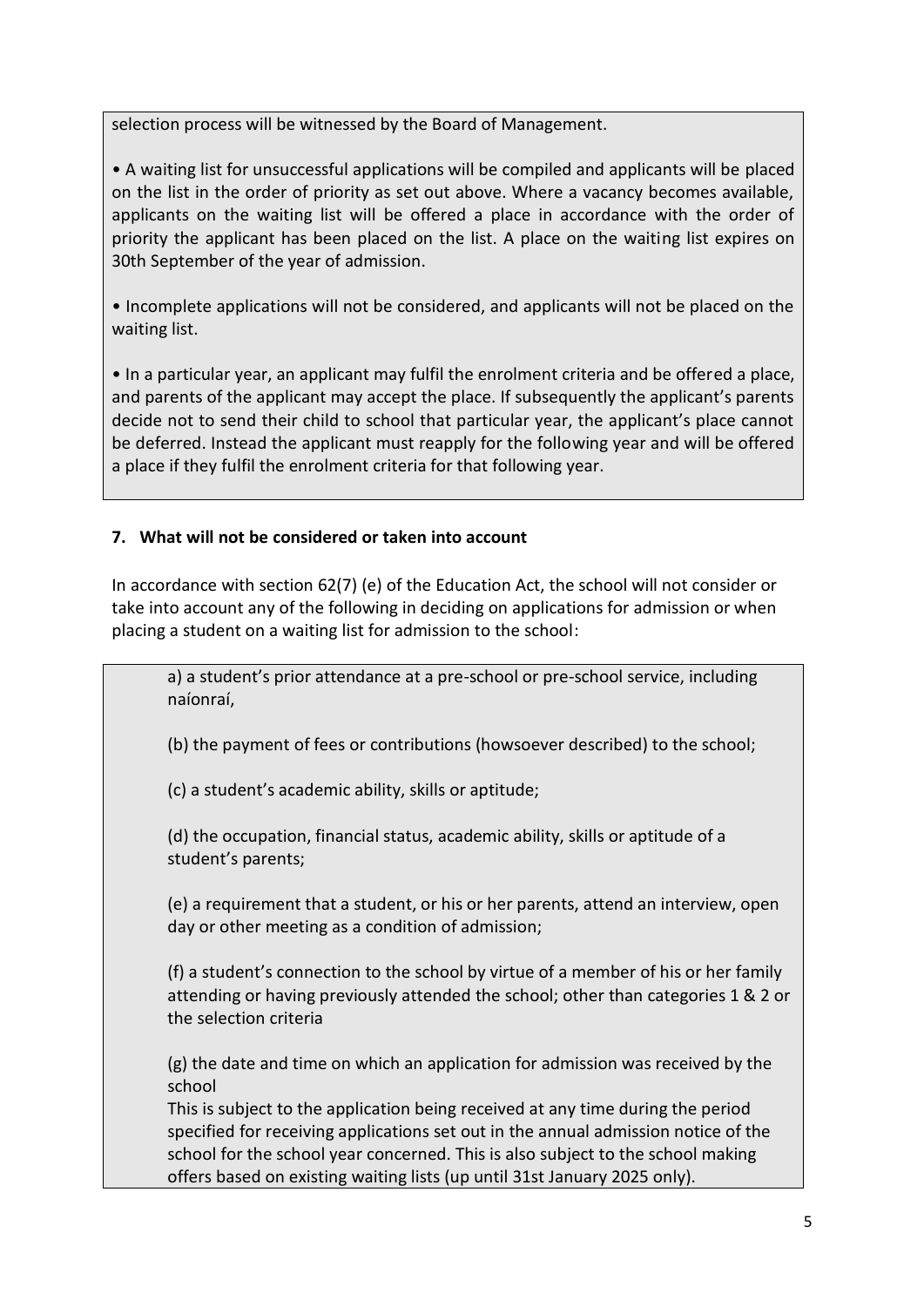# **8. Decisions on applications**

All decisions on applications for admission to Scoil Naomh Mhuire will be based on the following:

- Our school's admission policy
- The school's annual admission notice (where applicable)
- The information provided by the applicant in the school's official application form received during the period specified in our annual admission notice for receiving applications

(Please see [section 14](#page-7-0) below in relation to applications received outside of the admissions period and [section 15](#page-8-0) below in relation to applications for places in years other than the intake group.)

Selection criteria that are not included in our school admission policy will not be used to make a decision on an application for a place in our school.

## **9. Notifying applicants of decisions**

Applicants will be informed in writing as to the decision of the school, within the timeline outlined in the annual admissions notice.

If a student is not offered a place in our school, the reasons why they were not offered a place will be communicated in writing to the applicant, including, where applicable, details of the student's ranking against the selection criteria and details of the student's place on the waiting list for the school year concerned.

Applicants will be informed of the right to seek a review/right of appeal of the school's decision (see [section 18](#page-9-0) below for further details).

## <span id="page-5-0"></span>10. Acceptance of an offer of a place by an applicant

In accepting an offer of admission from Scoil Naomh Mhuire, you must indicate—

(i) Whether or not you have accepted an offer of admission for another school or schools. If you have accepted such an offer, you must also provide details of the offer or offers concerned and

(ii) Whether or not you have applied for and awaiting confirmation of an offer of admission from another school or schools, and if so, you must provide details of the other school or schools concerned.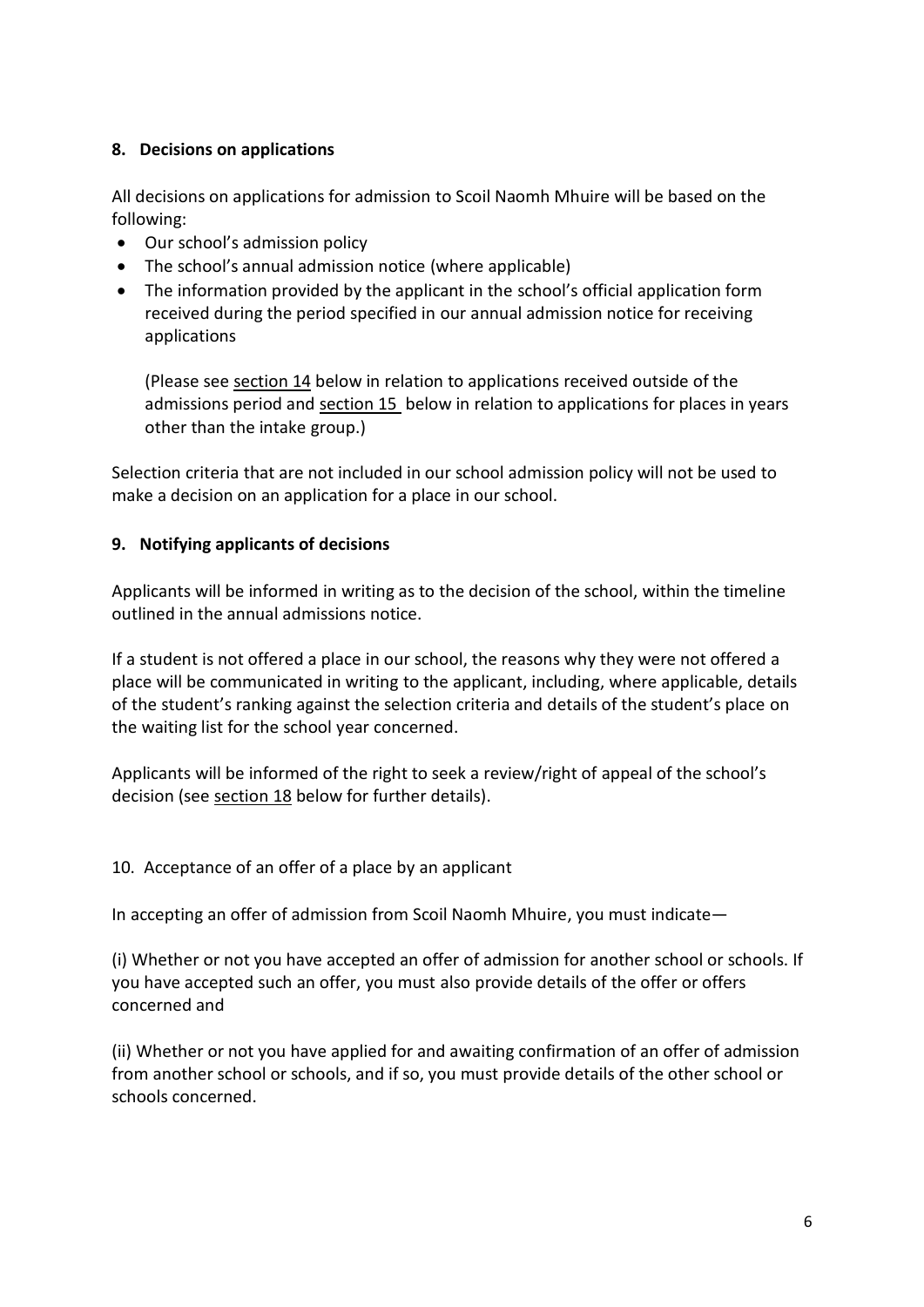# **11. Circumstances in which offers may not be made or may be withdrawn**

An offer of admission may not be made or may be withdrawn by Scoil Naomh Mhuire where—

- (i) it is established that information contained in the application is false or misleading.
- (ii) an applicant fails to confirm acceptance of an offer of admission on or before the date set out in the annual admission notice of the school.
- (iii) the parent of a student, when required by the principal in accordance with section 23(4) of the Education (Welfare) Act 2000, fails to confirm in writing that the code of behaviour of the school is acceptable to him or her and that he or she shall make all reasonable efforts to ensure compliance with such code by the student; or
- (iv) an applicant has failed to comply with the requirements of 'acceptance of an offer' as set out in [section 10](#page-5-0) above.

## **12. Sharing of Data with other schools**

Applicants should be aware that section 66(6) of the Education (Admission to Schools) Act 2018 allows for the sharing of certain information between schools in order to facilitate the efficient admission of students.

Section 66(6) allows a school to provide a patron or another board of management with a list of the students in relation to whom—

- (i) an application for admission to the school has been received,
- (ii) an offer of admission to the school has been made, or
- (iii) an offer of admission to the school has been accepted.

The list may include any or all of the following:

- (i) the date on which an application for admission was received by the school;
- (ii) the date on which an offer of admission was made by the school;
- (iii) the date on which an offer of admission was accepted by an applicant;

(iv) a student's personal details including his or her name, address, date of birth and personal public service number (within the meaning of section 262 of the Social Welfare Consolidation Act 2005).

#### **13. Waiting list in the event of oversubscription**

In the event of there being more applications to the school year concerned than places available, a waiting list of students whose applications for admission to Scoil Naomh Mhuire were unsuccessful due to the school being oversubscribed will be compiled and will remain valid for the school year in which admission is being sought.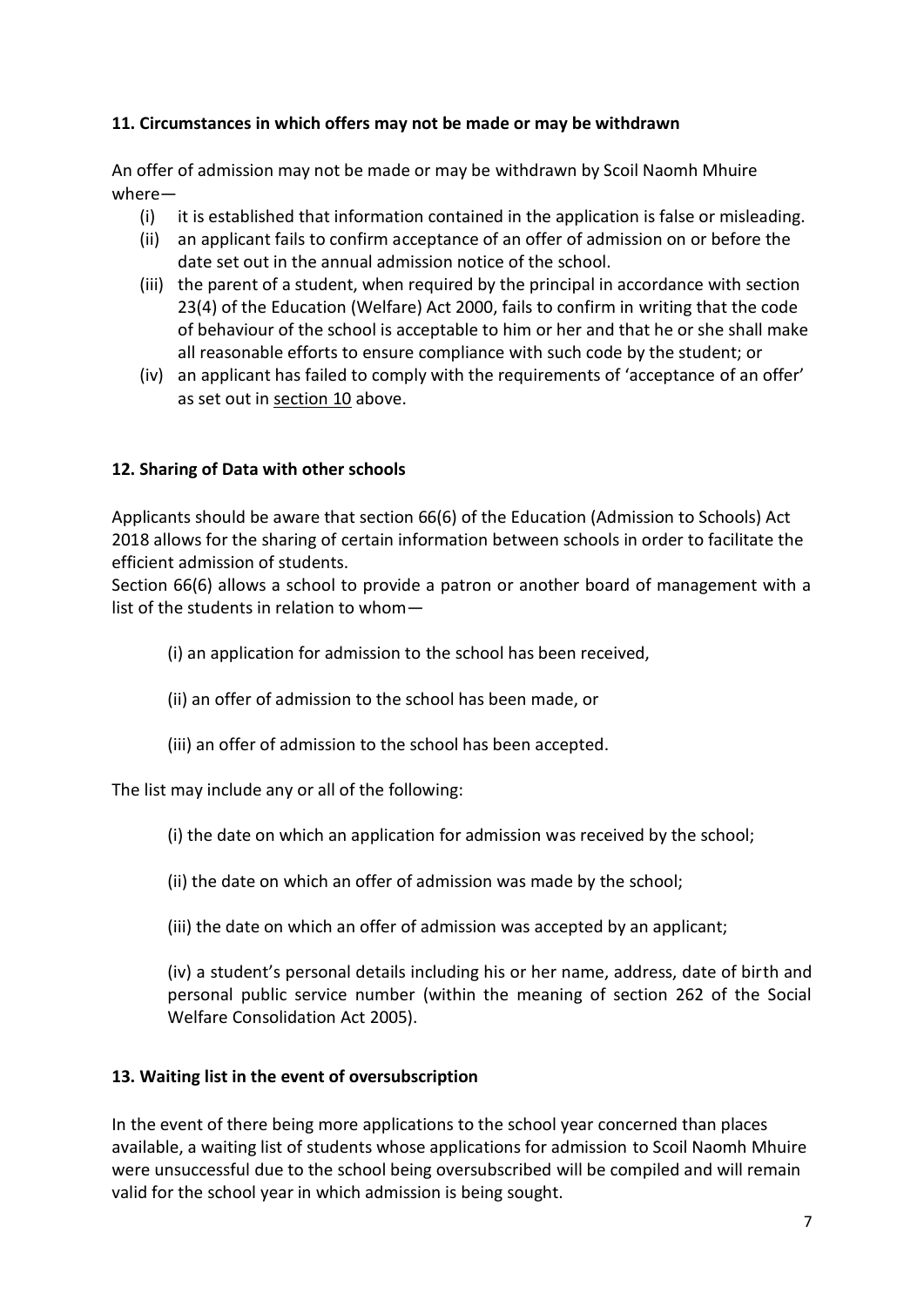Placement on the waiting list of Scoil Naomh Mhuire is in the order of priority assigned to the students' applications after the school has applied the selection criteria in accordance with this admission policy.

Applicants whose applications are received after the closing date, outlined in the Annual Admission Notice, will be placed at the end of the waiting list in order of the date of receipt of the application.

Offers of any subsequent places that become available for and during the school year in relation to which admission is being sought will be made to those students on the waiting list, in accordance with the order of priority in relation to which the students have been placed on the list.

# **14. Late Applications**

All applications for admission received after the closing date as outlined in the annual admission notice will be considered and decided upon in accordance with our school's admissions policy, the Education Admissions to School Act 2018 and any regulations made under that Act.

Late applicants will be notified of the decision in respect of their application no later than three weeks after the date on which the school received the application. Late applicants will be offered a place if there is place available. In the event that there is no place available, the name of the applicant will be added to the waiting list as set out in Section 13.

# <span id="page-7-0"></span>**15. Procedures for admission of students to other years and during the school year**

The procedures of the school in relation to the admission of students who are not already admitted to the school to classes or years other than the school's intake group are as follows:

Children wishing to enrol into classes that already exist, or children seeking to transfer to Scoil Naomh Mhuire from other schools, are enrolled subject to this Admissions Policy and the availability of places within the school taking all relevant circumstances into account, e.g. needs of the existing pupils, presence of pupils with special educational needs, integration of pupils with special educational needs, presence of pupils with behavioural needs, cap on class sizes as provided for in this policy, space in classrooms, health and safety considerations etc.

It is advised that parents who seek enrolment for child/ren or who seek to transfer a child/ children from another school should apply to Scoil Naomh Mhuire in advance of the commencement of the school year. If the number of applications received exceed the number of available spaces in any class from Senior Infants to Sixth Class, then the enrolment categories outlined in the 'Enrolment Criteria for children seeking a place in Junior Infants' section will apply.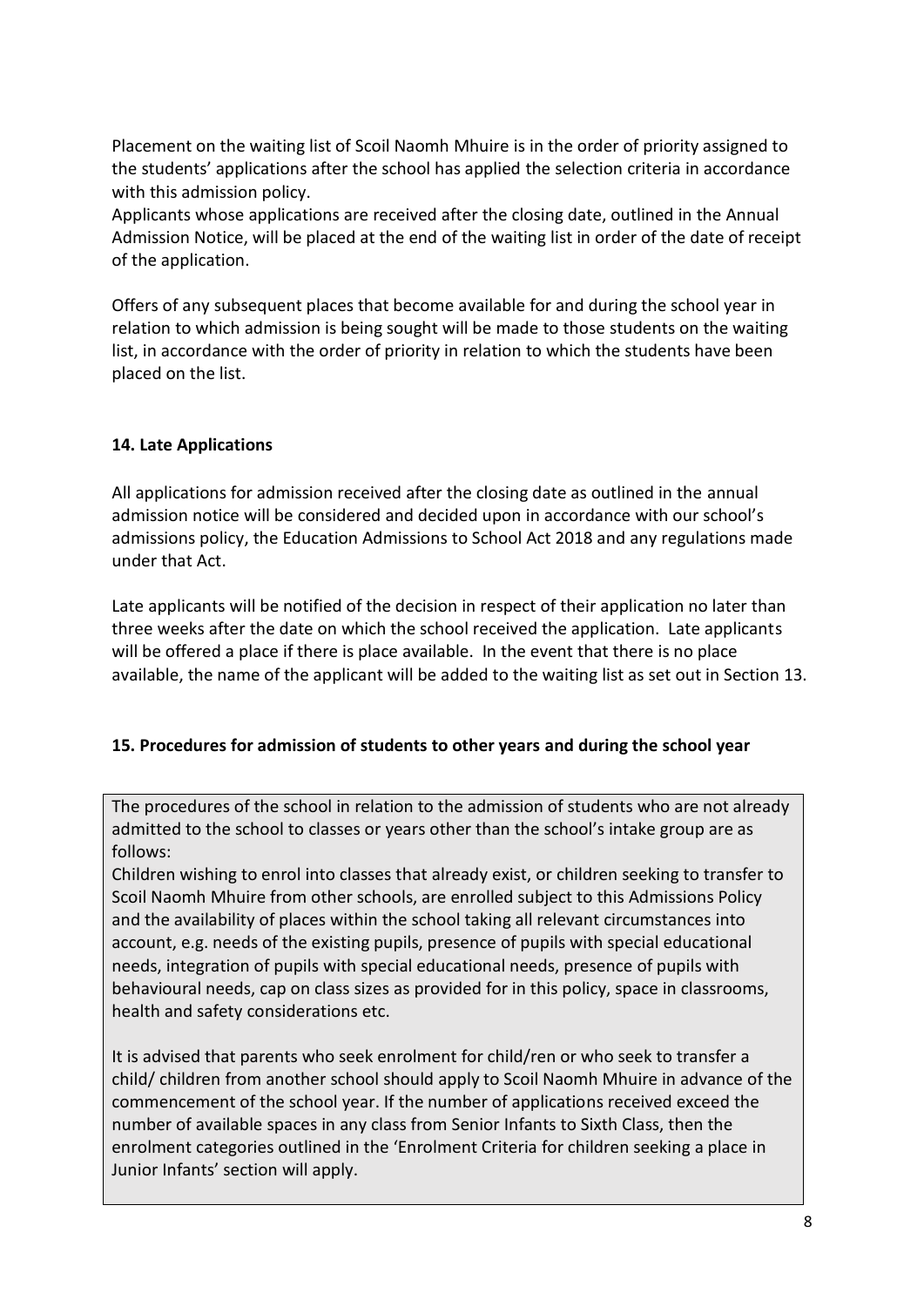Prior to the board of management making a determination on the enrolment of a child into any class from Senior Infants to Sixth class (or Junior Infants once the academic year has started) Scoil Naomh Mhuire will post registration forms to applicants' parents / guardians and request (where applicable):

- o Reports from previous schools
- o Birth certificate
- o Educational, psychological or other relevant reports.

Parents / guardians will be informed of a decision on enrolment applications within 21 days of receiving completed applications. Applications that have not included reports requested by Scoil Naomh Mhuire will not be considered complete.

The procedures of the school in relation to the admission of students who are not already admitted to the school, after the commencement of the school year in which admission is sought, are as follows: (if the class limit of 28 / 30 pupils has not already been reached):

- $\circ$  Students to enrol at the beginning of a new term following the procedures outlined above.
- $\circ$  Decisions in relation to admission are made by the B.O.M. in accordance with the school's Admission Policy.
- o In so far as is practicable pupils will be enrolled on application, provided that there is space available and having due regard for the Healthy and Safety of all pupils. The B.O.M. is bound by the DES "Rules for National Schools".

## <span id="page-8-0"></span>**16. Declaration in relation to the non-charging of fees**

This rule applies to all schools.

The board of Scoil Naomh Mhuire or any persons acting on its behalf will not charge fees for or seek payment or contributions (howsoever described) as a condition of-

- (a) an application for admission of a student to the school, or
- (b) the admission or continued enrolment of a student in the school.

Note: Exceptions apply only in relation to fee charging post primary schools, the boarding element in Boarding Schools and admission to post leaving cert or further education courses run by post-primary schools.

#### **17. Arrangements regarding students not attending religious instruction**

This section must be completed by schools that provide religious instruction to students.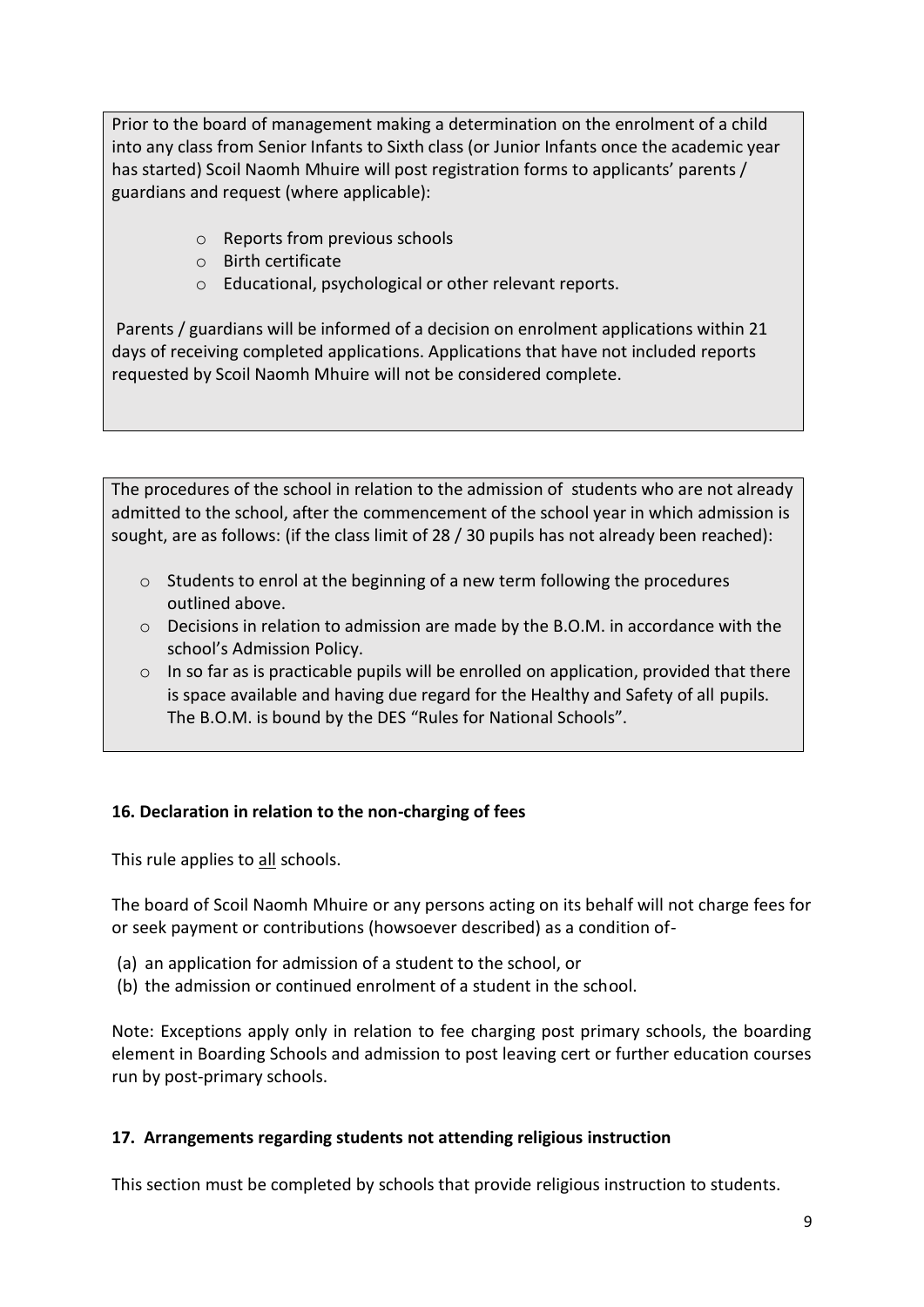The following are the school's arrangements for students where the parents have requested that the student attend the school without attending religious instruction in the school. These arrangements will not result in a reduction in the school day of such students.

A written request should be made to the Principal of the school. A meeting will then be arranged with the parent(s) to discuss how the request may be accommodated by the school.

# <span id="page-9-0"></span>**18. Reviews/appeals**

## Review of decisions by the board of Management

The parent of the student, or in the case of a student who has reached the age of 18 years, the student, may request the board to review a decision to refuse admission. Such requests must be made in accordance with Section 29C of the Education Act 1998.

The timeline within which such a review must be requested and the other requirements applicable to such reviews are set out in the procedures determined by the Minister under section 29B of the Education Act 1998 which are published on the website of the Department of Education and Skills.

The board will conduct such reviews in accordance with the requirements of the procedures determined under Section 29B and with section 29C of the Education Act 1998.

Note: Where an applicant has been refused admission due to the school being oversubscribed, the applicant must request a review of that decision by the board of management prior to making an appeal under section 29 of the Education Act 1998.

Where an applicant has been refused admission due to a reason other than the school being oversubscribed, the applicant may request a review of that decision by the board of management prior to making an appeal under section 29 of the Education Act 1998.

## Right of appeal

Under Section 29 of the Education Act 1998, the parent of the student, or in the case of a student who has reached the age of 18 years, the student, may appeal a decision of this school to refuse admission.

An appeal may be made under Section 29 (1) (c) (i) of the Education Act 1998 where the refusal to admit was due to the school being oversubscribed.

An appeal may be made under Section 29 (1) (c) (ii) of the Education Act 1998 where the refusal to admit was due a reason other than the school being oversubscribed.

Where an applicant has been refused admission due to the school being oversubscribed, the applicant must request a review of that decision by the board of management prior to making an appeal under section 29 of the Education Act 1998. (see Review of decisions by the Board of Management)